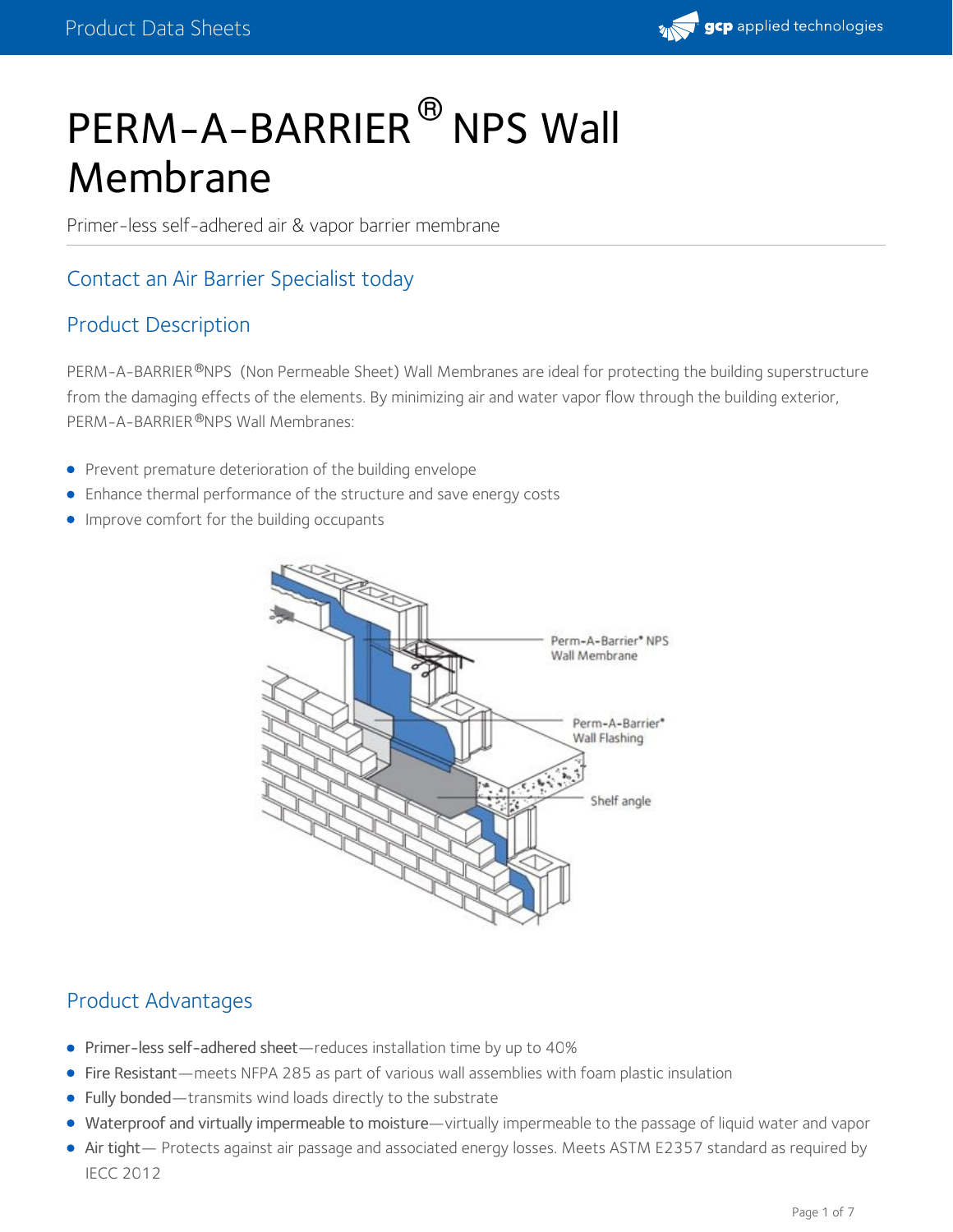

- Flexible—accommodates minor settlement and shrinkage movement
- Controlled thickness—factory made sheet ensures constant, non-variable site application
- Aggressive, conformable adhesive—allows selfsealing around mechanical fasteners
- Wide application window— primerless application at surface and ambient temperatures of 25°F (-4°C) and above.

## System Components

- PERM-A-BARRIER<sup>®</sup> NPS Wall Membrane— for use at installation temperatures above 25°F (-4°C)
- **PERM-A-BARRIER® Adhesive Adhesive for difficult to bond areas**
- [PERM-A-BARRIER](https://gcpat.com/solutions/products/perm-a-barrier-air-barrier-system/perm-a-barrier-s100-sealant)® S100 Sealant—one part neutral curing, ultra low modulus silicone sealant for sealing penetrations, terminations, brick ties and final terminations
- **[BITUTHENE](https://gcpat.com/solutions/products/bituthene-post-applied-waterproofing/bituthene-mastic)<sup>®</sup> Mastic—rubberized asphalt mastic for sealing penetrations, terminations, brick ties, etc.**
- [BITUTHENE](https://gcpat.com/solutions/products/bituthene-post-applied-waterproofing/bituthene-liquid-membrane)® Liquid Membrane—two component, trowel grade, asphalt modified urethane for sealing patches, terminations, brick ties, etc.
- [PERM-A-BARRIER](https://gcpat.com/solutions/products/perm-a-barrier-air-barrier-system/perm-a-barrier-wall-flashing) **®** Wall Flashing—fully adhered through wall flashing system
- **[PERM-A-BARRIER](https://gcpat.com/solutions/products/perm-a-barrier-air-barrier-system/perm-a-barrier-nps-wall-membrane)® NPS Flashing—fully adhered flashing for protecting and sealing critical detail areas**

### Installation

#### Safety

PERM-A-BARRIER®products must be handled properly. Vapors from the mastic and solvent-based primer are harmful and flammable. For these products, the best available information on safe handling, storage, personal protection, health and environmental considerations has been gathered. Refer to product label and Safety Data Sheet before use. All users should acquaint themselves with this information prior to working with the material. Carefully read detailed precaution statements on the product labels and SDS before use. SDSs can be obtained from our web site or by contacting us toll free at 866-333-3SBM (3726).

#### Surface Preparation

Surface must be smooth, clean, dry and free of voids, spalled areas, loose aggregate, loose nails, sharp protrusions or other matter that will hinder the adhesion or regularity of the wall membrane installation. Clean loose dust or dirt from the surface to which the wall membrane is to be applied by wiping with a clean, dry cloth or brush. In cold temperature installations do not apply over ice or frost. It is best practice to spray primer or adhesive onto gypsum cut edge to reduce dust. Ensure solvent flashes off completely before applying Perm-A-Barrier NPS

.GCP Applied Technologies Perm-A-Barrier products are ideal for <sup>a</sup> wide variety of substrates, including, but not limited to, block, poured concrete, gypsum, plywood and OSB. Please contact your local GCP Applied Technologies Representative for any questions regarding other substrates.

Certain substrate conditions may require the use of a GCP primer. Contact your local GCP Applied Technologies Representative for information.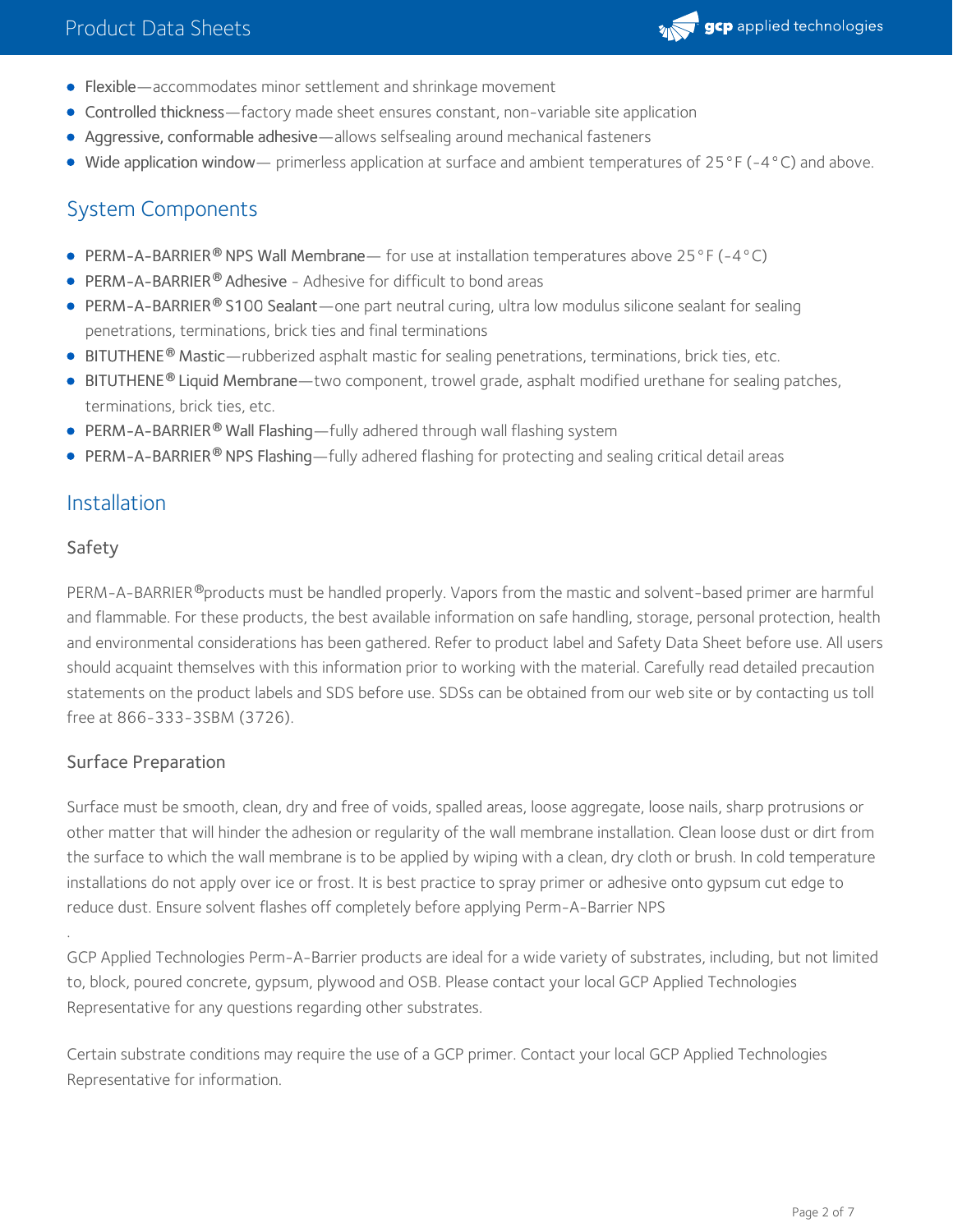

#### **Temperature**

PERM-A-BARRIER®NPS Wall Membrane may be applied without primer to dry substrate when air and surface temperatures are above 25°F (-4°C).

#### Membrane Application

Cut membrane into easily handled lengths. Apply membrane horizontally or vertically to substrates receiving postapplied masonry anchors (ties), such as gypsum sheathing.

Apply PERM-A-BARRIER®NPS Wall Membranes horizontally to blockwork with projecting masonry anchors (ties), beginning at the base of the wall. Each length of the membrane must be installed so that the upper edge runs continuously along the underside of the line of masonry anchors (ties). Subsequent sheets applied above must overlap the sheet below by 2 in. (51 mm) immediately below the line of anchors (ties). Since the membrane width appropriate for this application of 18 in. (457 mm) is wider than the typical spacing between the lines of anchors (ties) 16 in. (406 mm), it will be necessary to cut the membrane at the location of the tie wires projecting from the wall to enable the sheet to be laid in place. End laps that occur in subsequent lengths that follow should maintain a minimum overlap of 2 in. (51 mm). See Figures 1 and 2.

The membrane must be pressed firmly into place with a hand roller or the back of a utility knife as soon as possible, ensuring continuous and intimate contact with the substrate to prevent water from migrating under the membrane.

In certain applications such as on soffits, ceilings or substrates such as oriented strand board (OSB), backnail the membrane along the side lap prior to installing the next sheet of membrane to ensure positive contact to the substrate.

Additional fastening may be required through the field of the membrane in these applications and must be sealed with Perm-A-Barrier S100 Sealant, BITUTHENE®Liquid Membrane or BITUTHENE®Mastic.

Apply PERM-A-BARRIER®S100 Sealant, BITUTHENE®Mastic or BITUTHENE®Liquid Membrane to seal around the tie wire projections. Fit the PERM-A-BARRIER®NPS Wall Membrane tightly around all penetrations through the membrane and seal using PERM-A-BARRIER®S100 Sealant or BITUTHENE®Liquid Membrane.

Continue the membrane into all openings in the wall area, such as windows, doors, etc., and terminate at points that will prevent interior visibility. The installation must be made continuous at all framed openings.

Coordinate installation of the PERM-A-BARRIER®NPS Wall Membrane with the roofing trade to ensure continuity with the roofing system at this critical transition area.

At the end of each working day, if the wall has been only partially covered, apply a bead of BITUTHENE®Mastic or BITUTHENE ®Liquid Membrane along the top edge of the membrane at its termination to prevent vertical drainage of precipitation from penetrating the end and undermining the membrane adhesion. Tool the BITUTHENE  $^\circledR$ Mastic or BITUTHENE ®Liquid Membrane to ensure it is worked into the surface. For final terminations that will not be covered with membrane, PERM-A-BARRIER®S100 Sealant can be used in lieu of BITUTHENE®Mastic or BITUTHENE®Liquid Membrane. Inspect the membrane before covering and repair any punctures, damaged areas or inadequately lapped seams.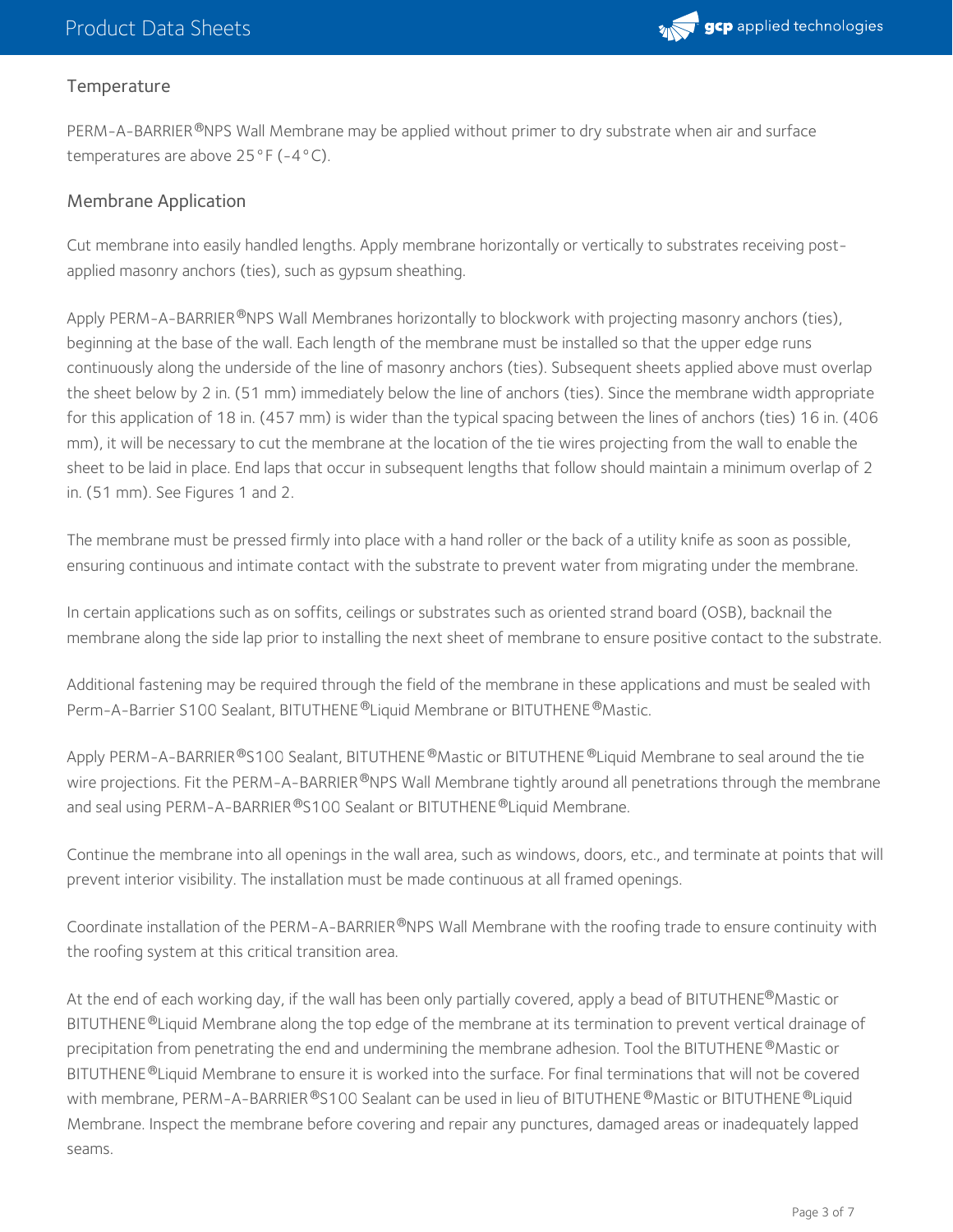

All non water shedding edges must be sealed with PERM-A-BARRIER®S100 Sealant, BITUTHENE®Liquid Membrane or BITUTHENE®Mastic.

#### Membrane Repairs

Repairs must be made using PERM-A-BARRIER®NPS Wall Membrane sized to extend 6 in. (150 mm) in all directions from the perimeter of the affected area. The repair piece must be pressed into place with a hand roller as soon as possible to ensure continuous and intimate contact with the substrate. To repair gaps which are less than 1/8 inch in diameter (fish mouth gaps) cover with Perm-A-Barrier Mastic extending 2 inches in diameter from the gap.

#### Membrane Protection

PERM-A-BARRIER®NPS Wall Membranes must be protected from damage by other trades or construction materials.

#### Figure 1: Membrane System Detail



#### Figure 2: Horizontal Reinforcing

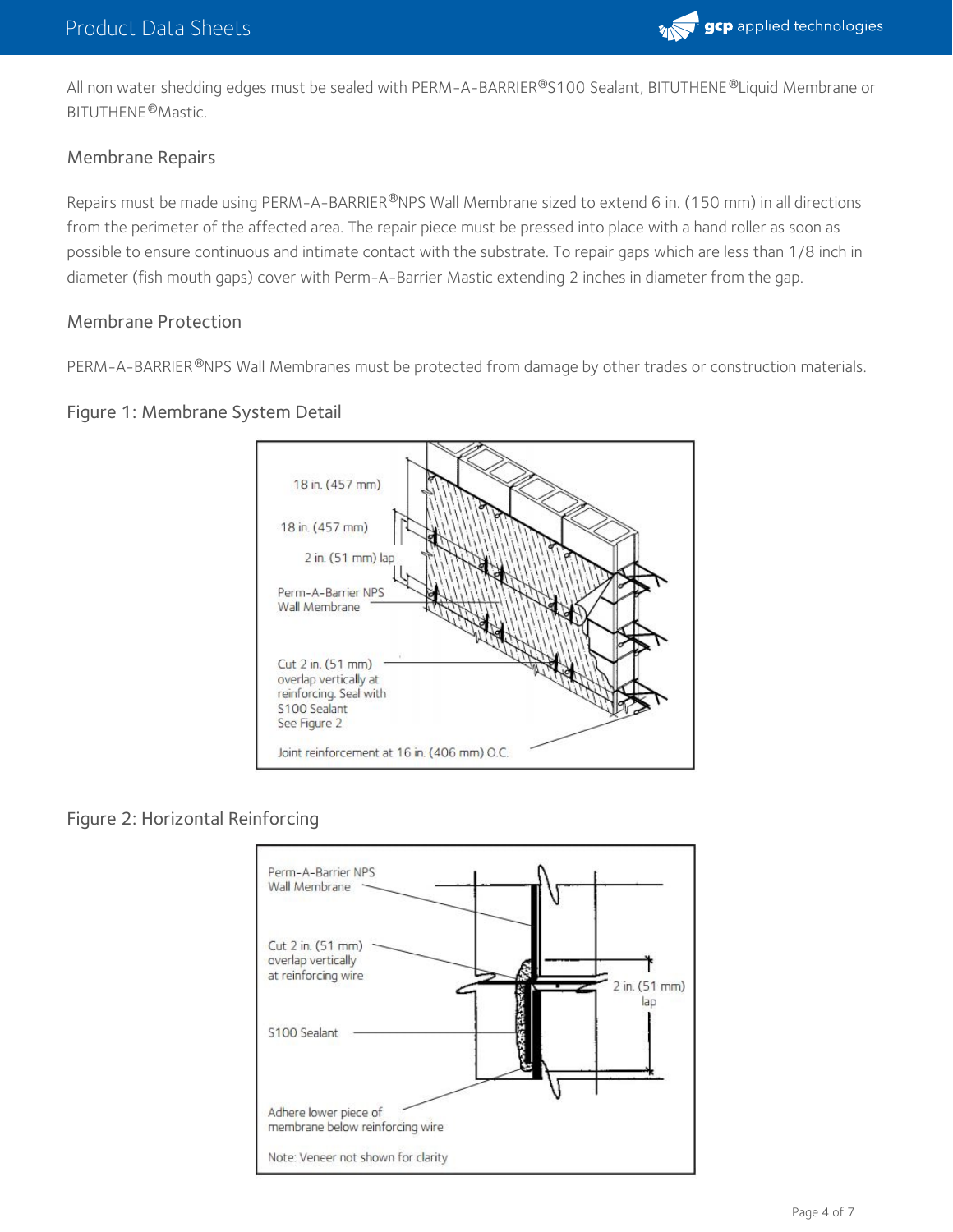## Storage and Handling Information

All materials must be protected from rain and physical damage. Pallets of PERM-A-BARRIER®NPS Wall Membrane must not be double stacked on the job site. Provide cover on top and all sides, allowing for adequate ventilation. Store membrane where temperatures will not exceed 90°F (32°C) for extended periods. All products must be stored in a dry area away from high heat, flames or sparks. Store only as much material at point of use as is required for each day's work.

## Limitations

PERM-A-BARRIER®NPS Wall Membranes must not be applied in areas where it will be exposed to direct sunlight permanently, and must be covered within 1 year. Refer to Technical Letter 19, Exposure Guidelines for PERM-A-BARRIER ®*Self-Adhered Membranes.* 

PERM-A-BARRIER®NPS Wall Membrane and all other PERM-A-BARRIER®self-adhered membranes should not be applied over PERM-A-BARRIER®S100 Sealant.

Maximum In Service Temperature (as installed) is 160°F (71°C)

## **Warranty**

PERM-A-BARRIER®products are warranted to be free of defects in manufacture for a period of 5 years. Material will be provided at no charge to replace any defective product.

## Technical Service

Support is provided by full-time technically trained GCP Applied Technologies field sales representatives and technical service personnel, backed by a central research and development technical services staff.

## Supply

| <b>PRODUCT</b>                               | <b>UNIT OF SALE</b> | <b>APPROXIMATE COVERAGE</b>                                                                     | <b>WEIGHT</b> | <b>PALLETIZATION</b>             |
|----------------------------------------------|---------------------|-------------------------------------------------------------------------------------------------|---------------|----------------------------------|
| PERM-A-BARRIER <sup>®</sup> NPS<br>Membrane  | $1$ roll            | 418 ft <sup>2</sup> (38.8 m <sup>2</sup> ) per roll<br>46 in. X 109 ft (1.17 x)<br>33.22m) roll | 59 lbs/roll   | 25 cartons (25 rolls) per pallet |
| PERM-A-BARRIER <sup>®</sup> Wall<br>Flashing |                     |                                                                                                 |               |                                  |
| 12 in. (305 mm)                              | 3 rolls             | 75 linear ft per roll                                                                           | 25 lbs/roll   | 25 cartons (75 rolls) per pallet |
| 18 in. (457 mm)                              | 2 rolls             | 75 linear ft per roll                                                                           | 37.5 lbs/roll | 25 cartons (50 rolls) per pallet |
| 24 in. (610 mm)                              | $1$ roll            | 75 linear ft per roll                                                                           | 55 lbs/roll   | 25 cartons (35 rolls) per pallet |
| 36 in. (914 mm)                              | 1 roll              | 75 linear ft per roll                                                                           | 75 lbs/roll   | 25 cartons (25 rolls) per pallet |

PERM-A-BARRIER® Aluminum

Flashing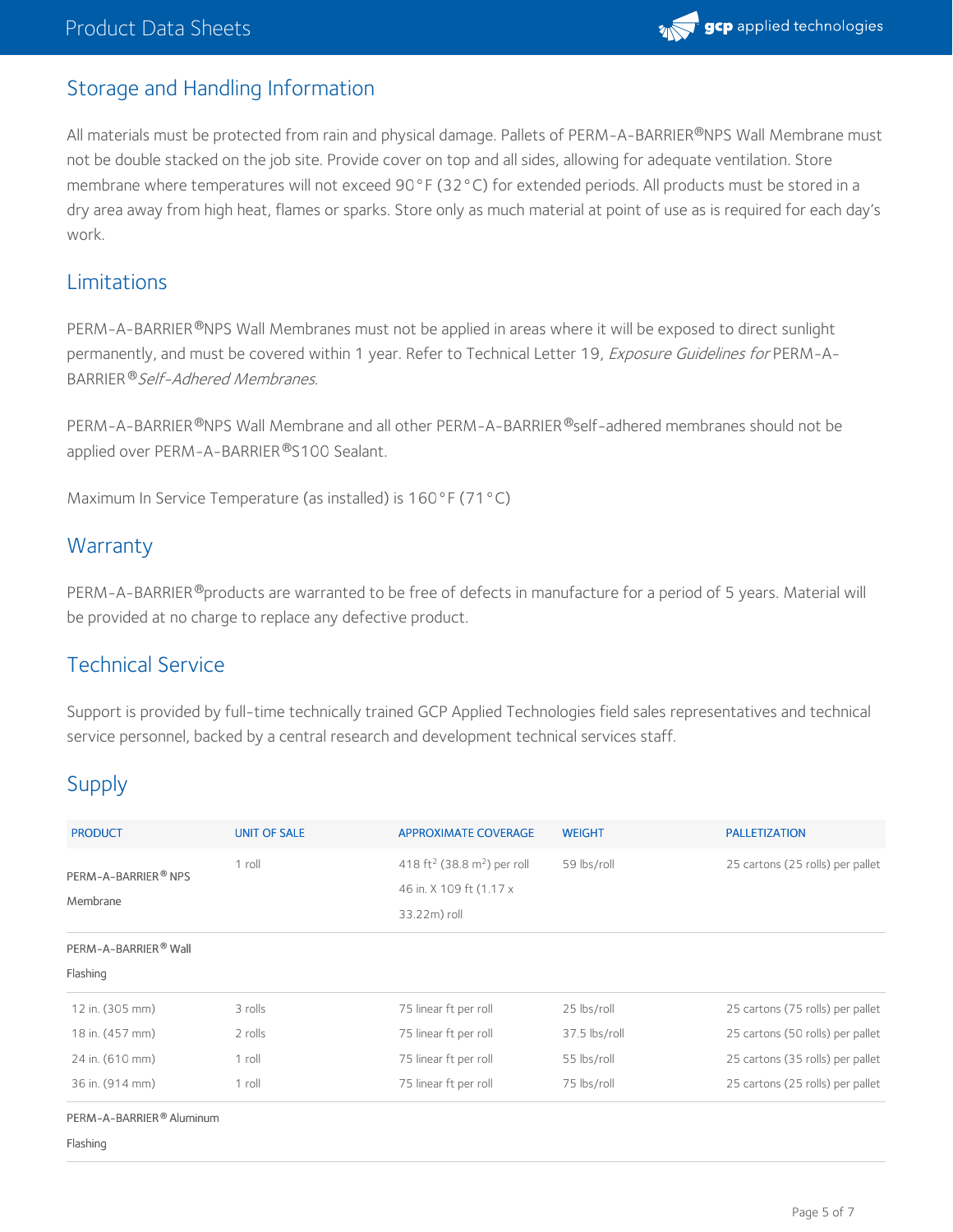

| 6 in. (152 mm)                                    | 12 rolls    | 50 linear ft per roll                               | 6 lbs/roll       | 30 cartons (360 rolls) per |
|---------------------------------------------------|-------------|-----------------------------------------------------|------------------|----------------------------|
| 9 in. (225 mm)                                    | 6 rolls     | 50 linear ft per roll                               | 9 lbs/roll       | pallet                     |
| 12 in. (305 mm)                                   | 6 rolls     | 50 linear ft per roll                               | 12 lbs/roll      | 30 cartons (180 rolls) per |
|                                                   |             |                                                     |                  | pallet                     |
|                                                   |             |                                                     |                  | 30 cartons (180 rolls) per |
|                                                   |             |                                                     |                  | pallet                     |
| BITUTHENE <sup>®</sup> Mastic - 5 gal pail 1 pail |             | approx. $120 \text{ ft}^2$ at 60 mils               | 54 lbs/pail      | 36 pails per pallet        |
| BITUTHENE <sup>®</sup> Mastic - 30 oz             | 12 tubes    | approx. 30 linear ft $x$ 1/4 in.                    | 32 lbs/carton    | 72 cartons (864 tubes) per |
| tube                                              |             | bead                                                |                  | pallet                     |
| PERM-A-BARRIER® S100                              | 1 cartridge | approx. 30 linear $ft \times 1/4$ in.               | 29 oz. cartridge | 10 cartridges/ carton      |
| Sealant-29 oz. Cartridge                          |             | bead                                                |                  | 42 cartons/ pallet         |
| BITUTHENE <sup>®</sup> Liquid Membrane 1 pail     |             | approx. 200 Linear ft/gal @ 1" 16 lbs/pail          |                  | 100 pails per pallet       |
| $-1.5$ gal pail                                   |             | wide x 90 mils.                                     |                  |                            |
| BITUTHENE <sup>®</sup> Liquid Membrane 1 pail     |             | approx. 200 Linear ft/gal @ 1" 44 lbs/pail          |                  | 24 pails per pallet        |
| - 4 gal pail                                      |             | wide x 90 mils.                                     |                  |                            |
| PERM-A-BARRIER® Adhesive - 1 pail                 |             | 250-300 ft <sup>2</sup> /gal (7-7m <sup>2</sup> /L) | 43 lbs/pail      | 36 pails / pallet          |
| 5 gal pail                                        |             |                                                     |                  |                            |
|                                                   |             |                                                     |                  |                            |

## Physical Properties

Product Data Sheets

| <b>PROPERTY</b>                                                                | PERM-A-BARRIER NPS WALL MEMBRANE                        | <b>TEST METHOD</b>          |
|--------------------------------------------------------------------------------|---------------------------------------------------------|-----------------------------|
| Thickness includes HDPE Film                                                   | $0.018$ in. $(0.46$ mm)                                 | ASTM D3767 method A         |
| Minimum tensile strength, membrane                                             | 400 psi (2.8 MPa)                                       | ASTM D412                   |
| Minimum tensile strength, film                                                 | 5000 psi (34.5 MPa)                                     | ASTM D412                   |
| Minimum elongation, to failure                                                 | 200%                                                    | ASTM D412                   |
| Pliability, at 180° bend over 1 in. (25 mm) mandrel                            | Pass at -20°F (-29°C)                                   | <b>ASTM D1970</b>           |
| Crack cycling, 1/8 in. (3.2 mm) at -25 °F (-32 °C)                             | Pass                                                    | <b>ASTM C1305</b>           |
| Nail Sealability                                                               | Pass                                                    | <b>ASTM D1970</b>           |
| Minimum puncture resistance, membrane                                          | 40 lbs (178 N)                                          | ASTM E154                   |
| Lap peel adhesion at minimum application                                       | 3.5 lbs/in.                                             | <b>ASTM D1876</b>           |
| temperature                                                                    |                                                         |                             |
| Maximum permeance to water vapor transmission                                  | $<$ 0.01 perms / 0.02 perms                             | ASTM E96 Method A/ Method B |
| Water resistance of in-place membrane                                          | Pass at >15 psf                                         | ASTM E331                   |
| Air permeance of in-place membrane <sup>1</sup>                                | < $0.02$ L/s/m <sup>2</sup> (0.004cfm/ft <sup>2</sup> ) | <b>ASTM E2178</b>           |
| Assembly air permeance at 1.57 psf (75 Pa)<br>pressure difference <sup>1</sup> | < $0.02$ L/s/m <sup>2</sup> (0.004cfm/ft <sup>2</sup> ) | <b>ASTM E2357</b>           |